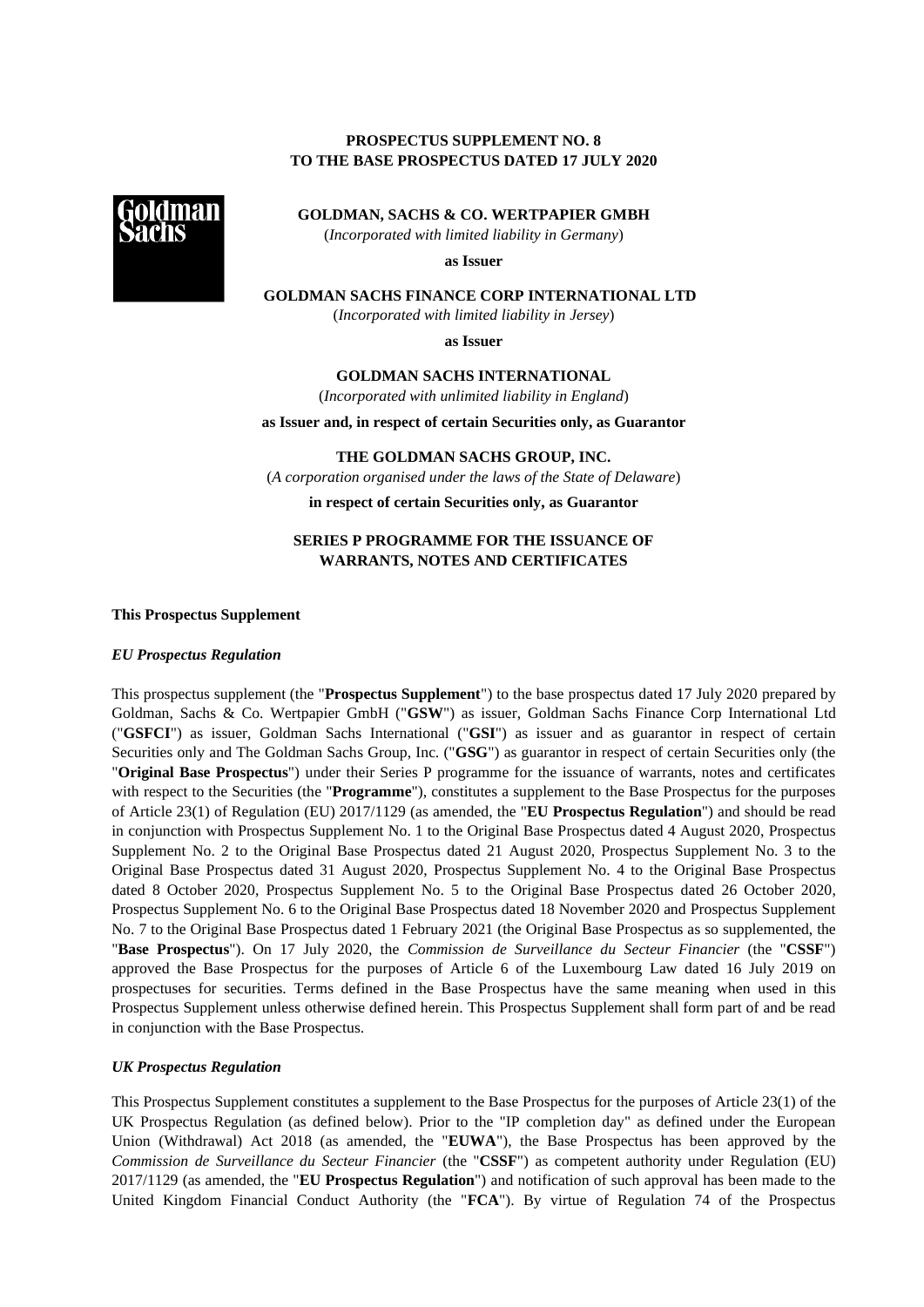(Amendment etc.) (EU Exit) Regulations 2019 (as amended), the Base Prospectus shall be treated for the purposes of Regulation (EU) 2017/1129 as it forms part of UK domestic law by virtue of the EUWA and regulations made thereunder (as amended, the "**UK Prospectus Regulation**") as if it had been approved by the FCA at the respective times when the Original Base Prospectus and each of the above-referenced Prospectus Supplements were approved by the CSSF. Such approval relates only to Securities which are to be admitted to trading on a UK regulated market for the purposes of Regulation (EU) No.600/2014 as it forms part of UK domestic law by virtue of the EUWA (as amended, "**UK MiFIR**") and/or which are to be offered to the public in the United Kingdom. This Prospectus Supplement has been approved by the FCA, as competent authority under the UK Prospectus Regulation. The FCA only approves this Prospectus Supplement as meeting the standards of completeness, comprehensibility and consistency imposed by the UK Prospectus Regulation. Such approval by the FCA should not be considered as an endorsement of the Issuers or the quality of the Securities that are the subject of the Base Prospectus and this Prospectus Supplement. Investors should make their own assessment as to the suitability of investing in the Securities. Terms defined in the Base Prospectus have the same meaning when used in this Prospectus Supplement unless otherwise defined herein. This Prospectus Supplement shall form part of and be read in conjunction with the Base Prospectus.

#### **Right of withdrawal**

### *EU Prospectus Regulation*

**In accordance with Article 23(2) of the EU Prospectus Regulation, investors in the European Economic Area who have already agreed to purchase or subscribe for Securities issued under the Programme before this Prospectus Supplement is published and where the Securities have not yet been delivered to them at the time when the significant new factor, material mistake or material inaccuracy to which this Prospectus Supplement relates, arose or was noted, where the Securities are affected by the significant new factor, material mistake or material inaccuracy to which this Prospectus Supplement relates, have the right, exercisable until 19 February 2021, which is two working days after the publication of this Prospectus Supplement, to withdraw their acceptances. Investors may contact the relevant Authorised Offeror(s) (as set out in the Final Terms of the relevant Securities) should they wish to exercise such right of withdrawal.**

### *UK Prospectus Regulation*

**In accordance with Article 23(2) of the UK Prospectus Regulation and PRR 3.4.1 of the FCA's Prospectus Regulation Rules sourcebook, investors in the United Kingdom who have already agreed to purchase or subscribe for Securities issued under the Programme before this Prospectus Supplement is published and where the Securities have not yet been delivered to them at the time when the significant new factor, material mistake or material inaccuracy to which this Prospectus Supplement relates, arose or was noted, where the Securities are affected by the significant new factor, material mistake or material inaccuracy to which this Prospectus Supplement relates, have the right, exercisable until 19 February 2021, which is two working days after the publication of this Prospectus Supplement, to withdraw their acceptances. Investors may contact the relevant Authorised Offeror(s) (as set out in the Final Terms of the relevant Securities) should they wish to exercise such right of withdrawal.**

### **Responsibility**

Each of GSI, GSW, GSFCI and GSG accepts responsibility for the information given in this Prospectus Supplement and confirms that, having taken all reasonable care to ensure that such is the case, the information contained in this Prospectus Supplement is, to the best of their knowledge, in accordance with the facts and does not omit anything likely to affect its import.

### **Purpose of this Prospectus Supplement**

The purpose of this Prospectus Supplement is to amend and update certain information in the "Risk Factors", "Form of Final Terms (Instruments)", "Form of Final Terms (Notes)", "Form of Pricing Supplement (Instruments)", "Form of Pricing Supplement (Notes)" and "Use of Proceeds" sections of the Base Prospectus.

This Prospectus Supplement will be available on the website of the Luxembourg Stock Exchange at *[www.bourse.lu](http://www.bourse.lu/)* and the Financial Conduct Authority at *https://marketsecurities.fca.org.uk/*.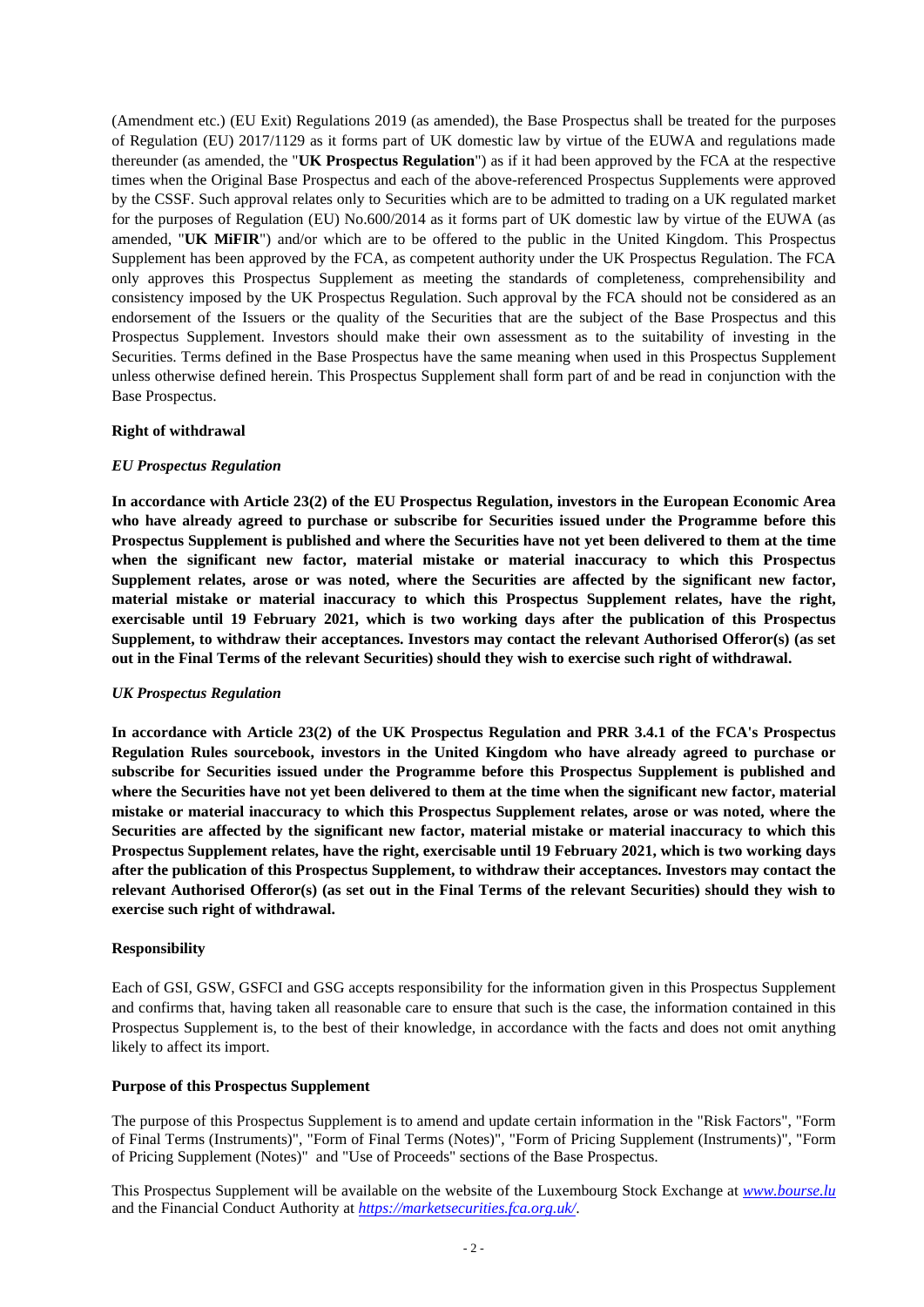#### **Amendments and updates to certain information in the Base Prospectus**

The Base Prospectus is amended and supplemented as follows:

#### 1. **Amendment to the section entitled "***Risk Factors***" in the Base Prospectus**

The information in the section entitled "*Risk Factors*" is amended and supplemented by inserting the following new risk factor 1.7 (*Considerations relating to Securities Whose Issue Terms Indicate an Amount Equal to the Net Proceeds Will be Allocated to Respond to Environmental, Social and/or Sustainability Issues*) in the section entitled "*Risk Factors*" immediately after risk factor 1.6 (*Certain considerations relating to public offers of the Securities*) on page 44 of the Original Base Prospectus:

**"Considerations Relating to Securities Whose Issue Terms Indicate an Amount Equal to the Net Proceeds Will be Allocated to Respond to Environmental, Social and/or Sustainability Issues** 

## **The use of proceeds of the Securities may not be suitable for all investors and may not meet investor expectations.**

If so indicated in the applicable Issue Terms of an issue of the Securities, we intend to apply an amount equal to the net proceeds from such offering towards financing or refinancing investments made or held by any Goldman Sachs Group member that respond to critical environmental, social and/or sustainability issues, as further specified in such Issue Terms. The cash proceeds from any such offering will not be segregated from our other funds, and we are under no obligation to use the specific cash proceeds from any such offering to finance or refinance such investments as described in the applicable Issue Terms. Furthermore, we will have significant flexibility in allocating the net proceeds from such Securities, including determining in our discretion what constitutes an eligible investment as defined in the applicable Issue Terms for such Securities, whether to apply proceeds against new such eligible investments or those already made by us before the issue date, and whether to re-allocate net proceeds away from eligible investments when such investments mature or are divested.

No assurances can be provided by us or any underwriter, dealer or agent that the use of proceeds from any such Securities, nor the expected or actual sustainable impact of such investments, will satisfy any present or future investor expectations or requirements regarding sustainability performance. Furthermore, no assurance is given that any such Securities will satisfy, in whole or in part, any present or future taxonomies, standards and/or other regulatory or index inclusion criteria or voluntary guidelines with which such investor or its investments may be expected to comply.

No assurance or representation is given as to the suitability or reliability for any purpose whatsoever of any opinion or certification (whether or not solicited by us) made available in connection with any such Securities. No such opinion or certification is, nor should it be deemed to be, a recommendation by us, any underwriter, dealer or agent or any other person to buy, sell or hold the Securities. No such opinion or certification is, nor shall it be deemed to be, incorporated into this prospectus supplement or the accompanying prospectus.

Any failure in applying an amount equal to the net proceeds from any Tranche of Securities to eligible investments as defined in the applicable Issue Terms of such Securities, failure of those investments to achieve the expected outcomes, and/or change or withdrawal of any third party certification or opinion may have a material adverse effect on the value of such Securities and/or result in adverse consequences for certain investors with portfolio mandates to invest in securities identified as sustainable. In addition, other investments we make or other aspects of our business may be criticized by activist groups or other stakeholders focused on sustainability issues, which could have a negative effect on the value of such Securities.

Delay or failure to allocate or manage the proceeds from any such Securities or to meet any reporting schedule as described in such Securities' applicable Issue Terms shall not constitute an event of default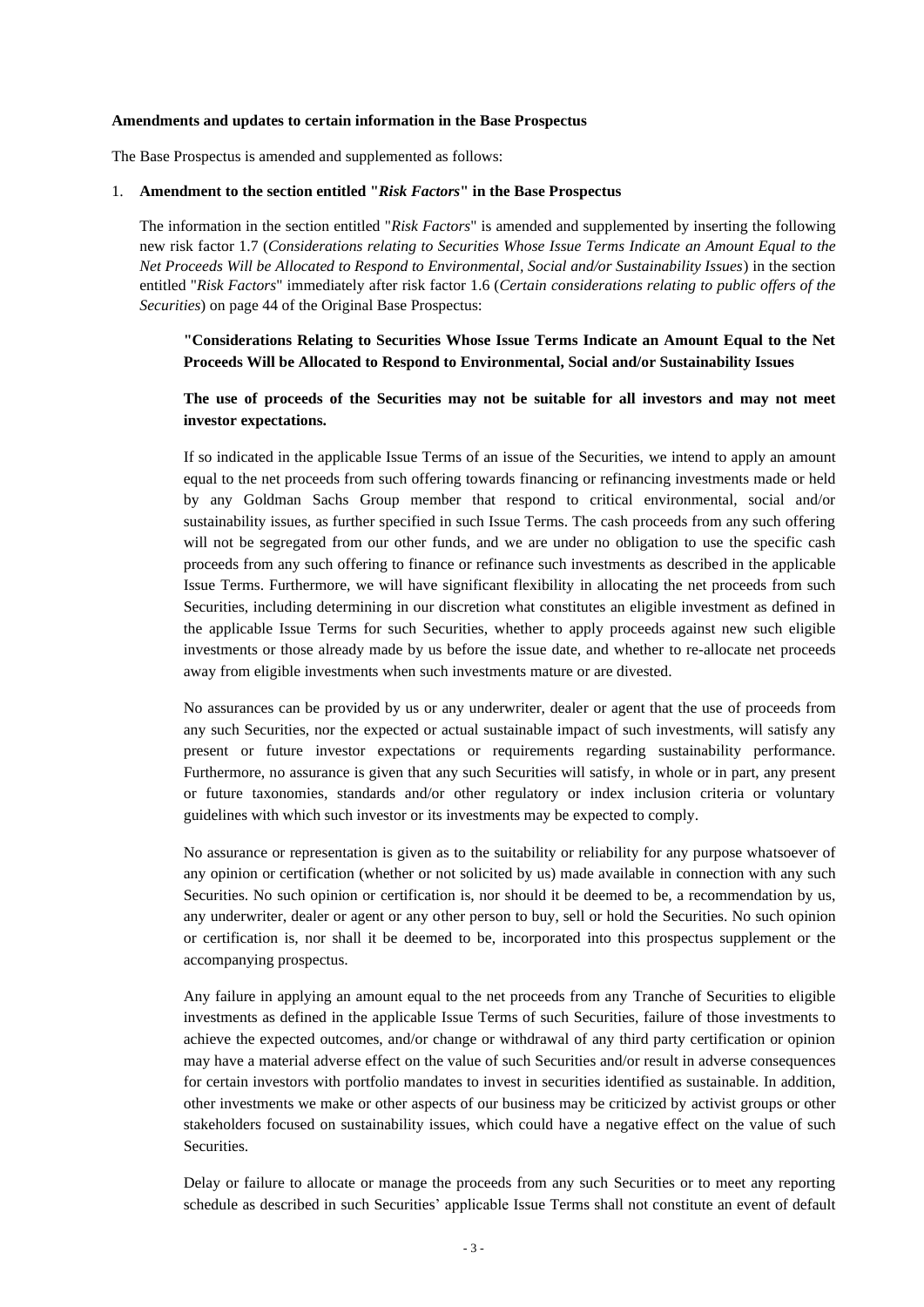under such Securities."

### 2. **Amendment to the section entitled "***Form of Final Terms (Instruments)***" in the Base Prospectus**

Paragraph 5(i) (*Reasons for the offer*) under the heading "*Other Information*" on page 651 of the Original Base Prospectus is deleted in its entirety and replaced it with the following:

"Reasons for the offer: [Not Applicable/[⚫]].

"Reasons for the offer: [Not Applicable/[⚫]].

(*See "Use of Proceeds" wording in Base Prospectus – if reasons for offer different from providing additional funds for the Issuer's operations and for other general corporate purposes, will need to include those reasons here. For example, specify here if may intend to allocate an amount equal to the net proceeds from the Securities to finance or refinance projects and assets made or held by any Goldman Sachs Group member that respond to critical environmental, social and/or sustainability issues, including any related terms and matters. Otherwise, insert 'Not Applicable'*.)

#### 3. **Amendment to the section entitled "***Form of Final Terms (Notes)***" in the Base Prospectus**

Paragraph 6(i) (*Reasons for the offer*) under the heading "*Other Information*" on page 756 of the Original Base Prospectus is deleted in its entirety and replaced it with the following:

> (*See "Use of Proceeds" wording in Base Prospectus – if reasons for offer different from providing additional funds for the Issuer's operations and for other general corporate purposes, will need to include those reasons here. For example, specify here if may intend to allocate an amount equal to the net proceeds from the Securities to finance or refinance projects and assets made or held by any Goldman Sachs Group member that respond to critical environmental, social and/or sustainability issues, including any related terms and matters. Otherwise, insert 'Not Applicable'*.)

#### 4. **Amendment to the section entitled "***Form of Pricing Supplement (Instruments)***" in the Base Prospectus**

The information in the section entitled "*Form of Pricing Supplement (Instruments)*" under the heading "*Other Information*"is amended and supplemented by inserting the following new paragraph 12 (*Reasons for the Offer, Estimated Net Amount of Proceeds and Total Expenses*) immediately after paragraph 11 (*Additional Provisions relating to the Underlying*) on page 854 of the Original Base Prospectus as follows:

# "**REASONS FOR THE OFFER, ESTIMATED NET AMOUNT OF PROCEEDS AND TOTAL EXPENSES**

(i) Reasons for the offer: [Not Applicable/[⚫]].

(*See "Use of Proceeds" wording in Base Prospectus – if reasons for offer different from providing additional funds for the Issuer's operations and for other general corporate purposes, will need to include those reasons here. For example, specify here if may intend to allocate an amount equal to the net proceeds from the Securities to finance or refinance projects and assets made or held by any Goldman Sachs Group member that respond to critical environmental, social and/or sustainability issues, including any related terms and matters. Otherwise, insert 'Not Applicable'*.)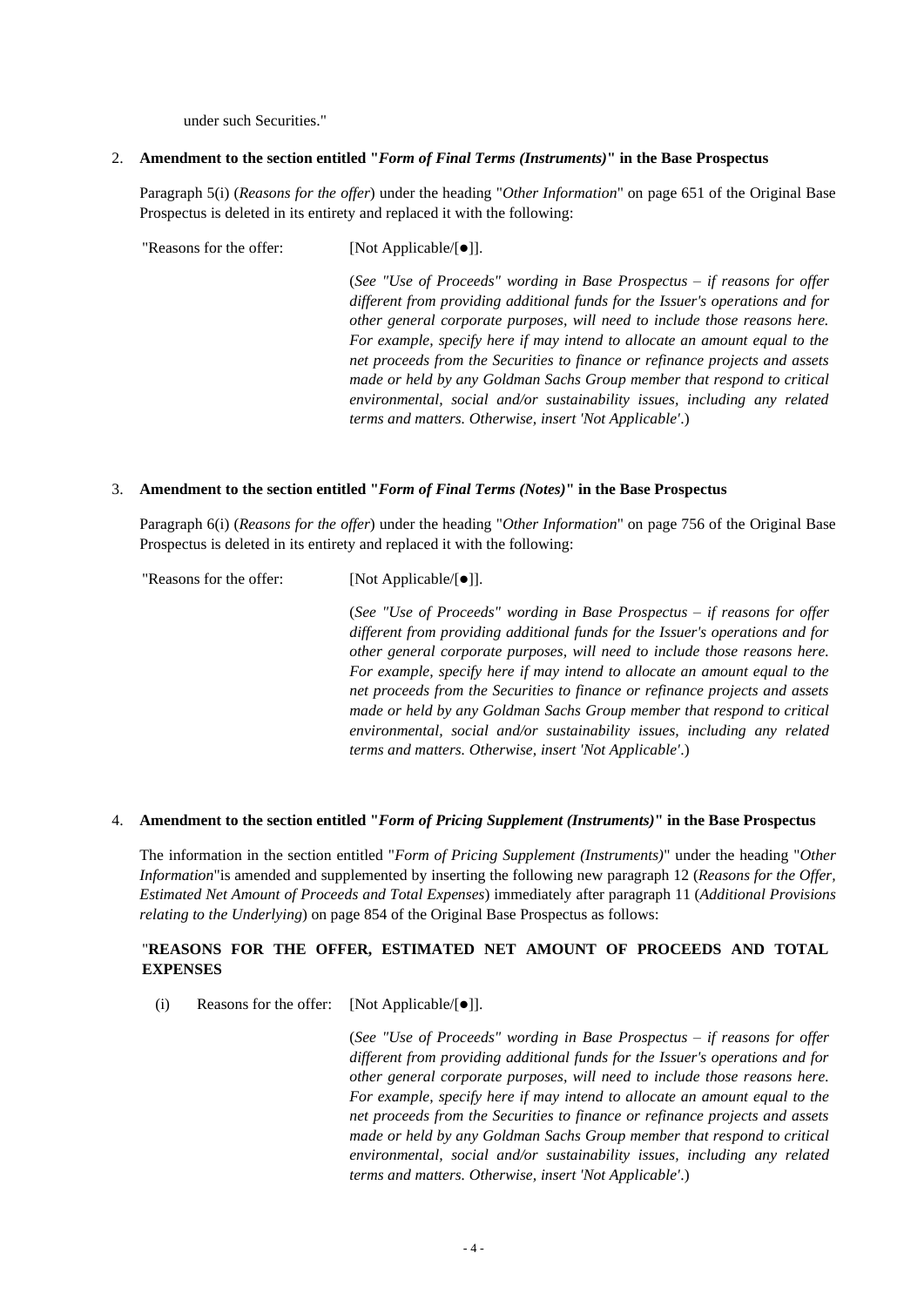| (ii)  | Estimated net amount<br>of proceeds:       | [Not Applicable/ $\lceil \bullet \rceil$ ].                                                                                                                                                                   |
|-------|--------------------------------------------|---------------------------------------------------------------------------------------------------------------------------------------------------------------------------------------------------------------|
|       |                                            | (If proceeds are intended for more than one use will need to split out and<br>present in order of priority. If proceeds insufficient to fund all proposed uses<br>state amount and sources of other funding.) |
| (iii) | Estimated<br>total<br>expenses [related to | [Not Applicable/ $\lceil \bullet \rceil$ ].                                                                                                                                                                   |
|       | admission<br>the<br>tΩ                     | (Include breakdown of expenses)"                                                                                                                                                                              |

#### 5. **Amendment to the section entitled "***Form of Pricing Supplement (Notes)***" in the Base Prospectus**

The information in the section entitled "*Form of Pricing Supplement (Notes)*" under the heading "*Other Information*" is amended and supplemented by inserting the following new paragraph 12 (*Reasons for the Offer, Estimated Net Amount of Proceeds and Total Expenses*) immediately after paragraph 11 (*Securities and Futures Act (Chapter 289) Singapore*) on page 944 of the Original Base Prospectus as follows:

# "**REASONS FOR THE OFFER, ESTIMATED NET AMOUNT OF PROCEEDS AND TOTAL EXPENSES**

(i) Reasons for the offer: [Not Applicable/[⚫]].

trading]

|       |                                                            | (See "Use of Proceeds" wording in Base Prospectus $-$ if reasons for offer<br>different from providing additional funds for the Issuer's operations and for<br>other general corporate purposes, will need to include those reasons here.<br>For example, specify here if may intend to allocate an amount equal to the<br>net proceeds from the Securities to finance or refinance projects and assets<br>made or held by any Goldman Sachs Group member that respond to critical<br>environmental, social and/or sustainability issues, including any related<br><i>terms and matters. Otherwise, insert 'Not Applicable'.)</i> |
|-------|------------------------------------------------------------|-----------------------------------------------------------------------------------------------------------------------------------------------------------------------------------------------------------------------------------------------------------------------------------------------------------------------------------------------------------------------------------------------------------------------------------------------------------------------------------------------------------------------------------------------------------------------------------------------------------------------------------|
| (ii)  | Estimated net amount<br>of proceeds:                       | [Not Applicable/ $[\bullet]$ ].                                                                                                                                                                                                                                                                                                                                                                                                                                                                                                                                                                                                   |
|       |                                                            | (If proceeds are intended for more than one use will need to split out and<br>present in order of priority. If proceeds insufficient to fund all proposed uses<br>state amount and sources of other funding.)                                                                                                                                                                                                                                                                                                                                                                                                                     |
| (iii) | Estimated<br>total                                         | [Not Applicable/ $\lceil \bullet \rceil$ ].                                                                                                                                                                                                                                                                                                                                                                                                                                                                                                                                                                                       |
|       | expenses [related to<br>admission<br>the<br>to<br>trading] | (Include breakdown of expenses)"                                                                                                                                                                                                                                                                                                                                                                                                                                                                                                                                                                                                  |

#### 6. **Amendment to the section entitled "***Use of Proceeds***" in the Base Prospectus**

The section entitled "*Use of Proceeds*" on page 998 of the Original Base Prospectus is deleted in its entirety and replaced it with the following:

"We intend to use the net proceeds from the issue of each Tranche of Securities to provide additional funds for the relevant Issuer's operations and for other general corporate purposes, unless otherwise specified in the applicable Issue Terms. In particular, if so specified in the applicable Issue Terms, we may intend to allocate an amount equal to the net proceeds from the Securities to finance or refinance projects and assets made or held by any Goldman Sachs Group member that respond to critical environmental, social and/or sustainability issues, as further specified in the applicable Issue Terms."